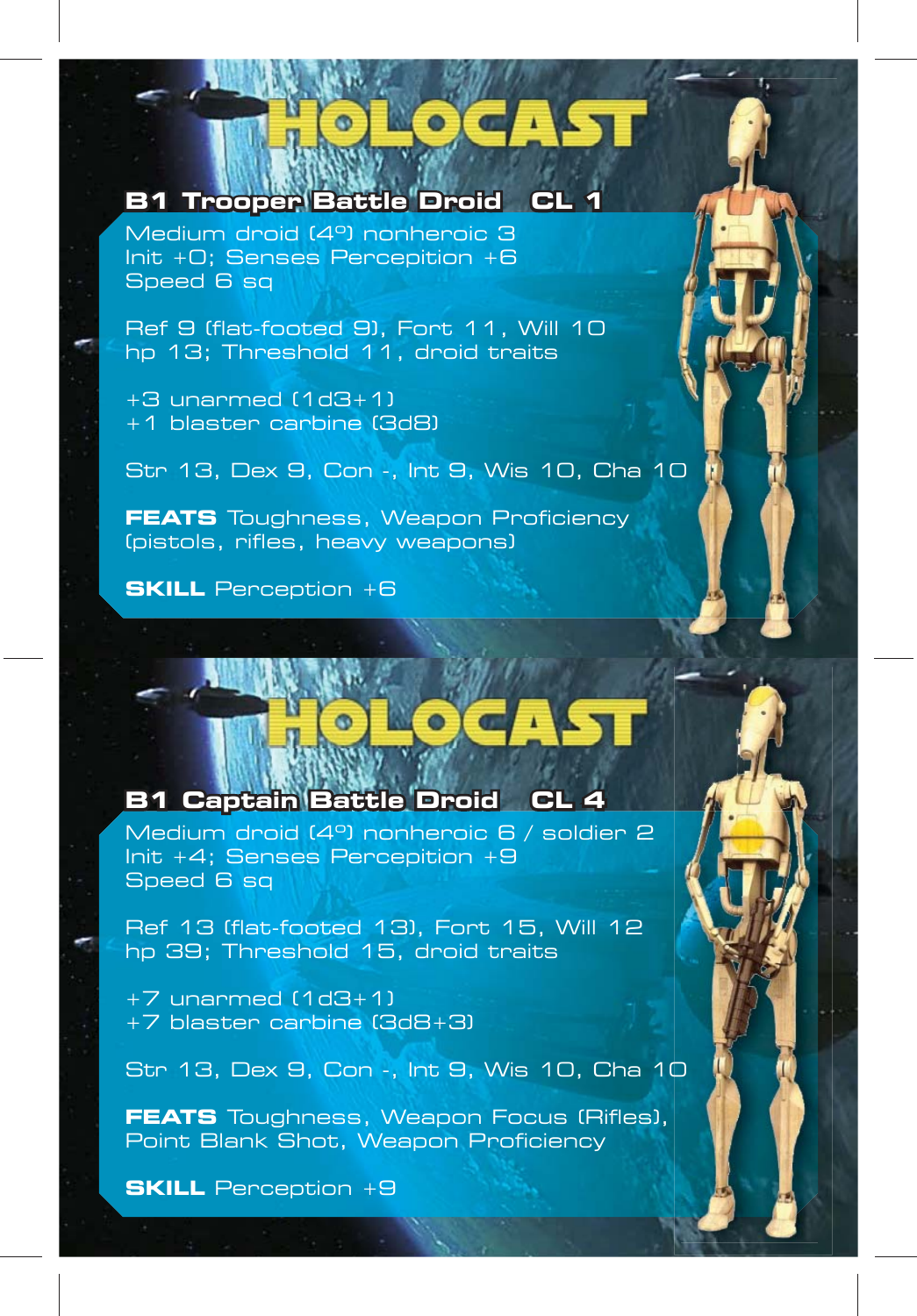Large droid (4th-degree) nonheroic 12 Init +8; Senses Perception +13 Speed 2 sq, 10 sq (wheel)

Ref 16 (flat-footed 14), Fort 13, Will 12 Wil HP 40; SR 20; Threshold 18, droid traits d t **FEATS** Armor Proficiency (light), Burst Fire,<br> **FEATS** Armor (3d8) or<br>
+10 cannon (3d8) or<br>
+10 cannon (3d8) x2<br>
Str 16, Dex 15, Con —,<br>
Int 8, Wis 14, Cha 7<br> **FEATS** Armor Proficiency (light), Burst Fire,

+12 cannon (3d8) or +10 cannon (3d8) x2

Str 16, Dex 15, Con —, Int 8, Wis 14, Cha 7

**Droideka Series Destroyer Droid CL 4**<br>Lange droid (4th-degree) nonheroic 12<br>Speed 2 sq., 10 sq (wheel)<br>The H filat frotted 14), Fort 13, Will 12<br>RF 16 flat frotted 14, Fort 13, Will 12<br>HP 40; SR 20; Threshold 18, droid tr Rapid Shot, Dual Weapon Mastery I, Dual Weapon Mastery II, Weapon Focus (rifles), Weapon Proficiency (heavy weapons, rifles)

**SKILL** Perception +13, Stealth +3

# **Neimoidian Guard CL 3 eimoidian**

Neimoidian soldier 2 / nonheroic 3 Init +4; Percep +7, Speed 6 sq

Ref 18 (flat-footed 16), Fort 17, Will 12 hp 27; Threshold 17

+7 Electrostaff (2d8+5) [Devastating 5] +6 Blaster Rifle (3d8+2) Ref 18 (flat-footed 16), Fort 17, Will 12<br>hp 27; Threshold 17<br>+7 Electrostaff (2d8+5) (Devastating 5)<br>+6 Blaster Rifle (3d8+2)<br>Str 14, Dex 14, Con 12,<br>Int 10, Wis 11, Cha 12<br>**FEATS** Light Armor, Disturbing Presence,

Str 14, Dex 14, Con 12, Int 10, Wis 11, Cha 12

Weapon Focus (advanved), Skill Training, Weapon Prof. (advanced, rifles, simple) Vill 12<br>sing 51<br>Presence,<br>anining,<br>nn + 7<br>armor

**SKILL** Deception +13, Perception +7

**EQUIP** blaster rifle, light battle armor